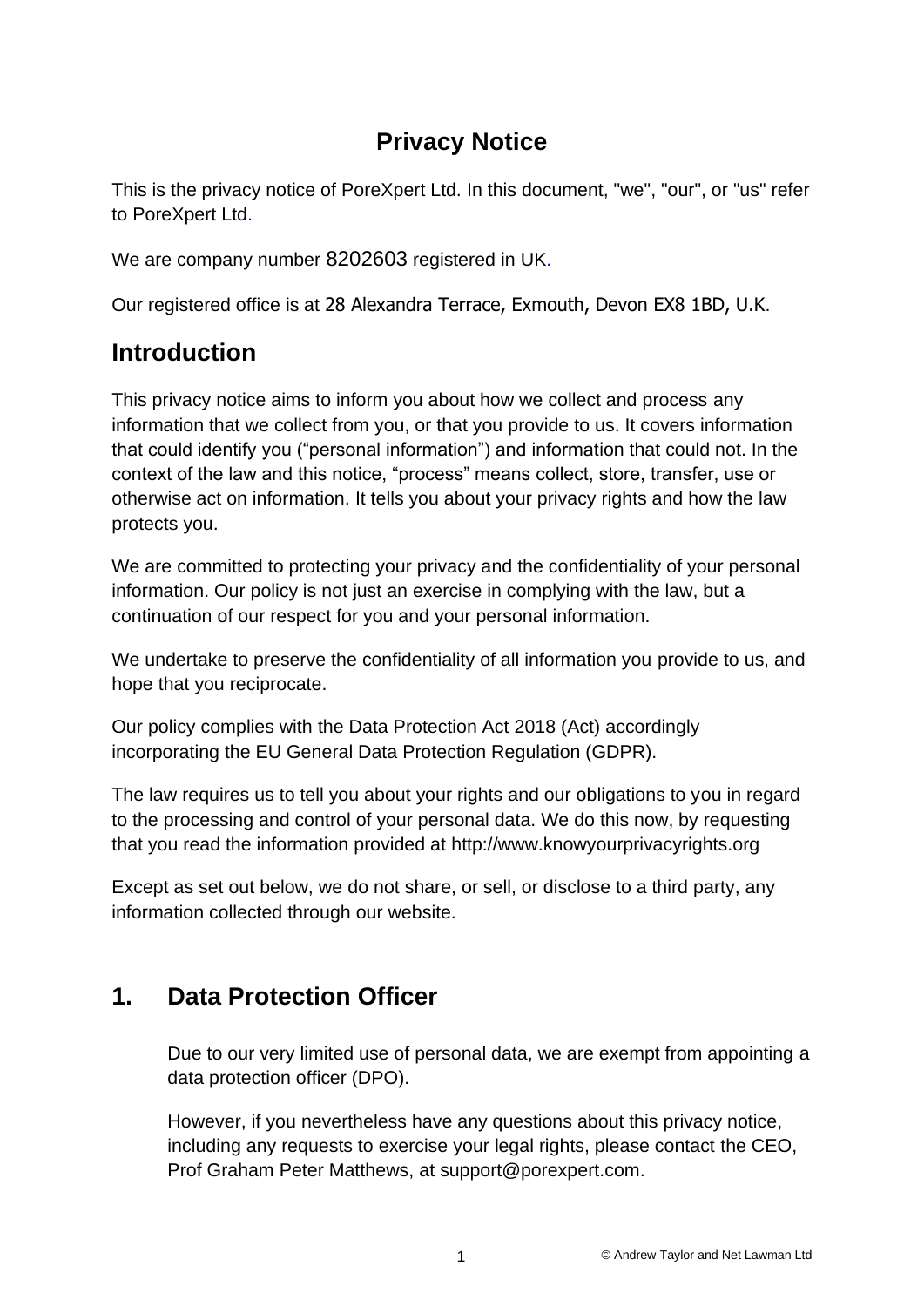#### **2. Data we process**

We may collect, use, store and transfer different kinds of personal data about you. We have collated these into groups as follows:

Your identity includes information such as first name, last name, title, and other identifiers that you may have provided at some time.

Your contact information includes information such as billing address, delivery address, email address, telephone numbers and any other information you have given to us for the purpose of communication or meeting.

Your financial data includes information such as your bank account and payment card details.

Transaction data includes details about payments or communications to and from you and information about products and services you have purchased from us.

Technical data includes your internet protocol (IP) address, browser type and version, time zone setting and location, browser plug-in types and versions, operating system and platform and other technology on the devices you use to access this website.

Your profile includes information such as your username and password, purchases or orders made by you, your interests with respect to porous materials, preferences, feedback and survey responses.

Marketing data includes your preferences in receiving marketing from us; communication preferences; responses and actions in relation to your use of our services.

We may aggregate anonymous data such as statistical or demographic data for any purpose. Anonymous data is data that does not identify you as an individual. Aggregated data may be derived from your personal data but is not considered personal information in law because it does not reveal your identity.

For example, we may aggregate profile data to assess interest in a product or service.

However, if we combine or connect aggregated data with your personal information so that it can identify you in any way, we treat the combined data as personal information and it will be used in accordance with this privacy notice.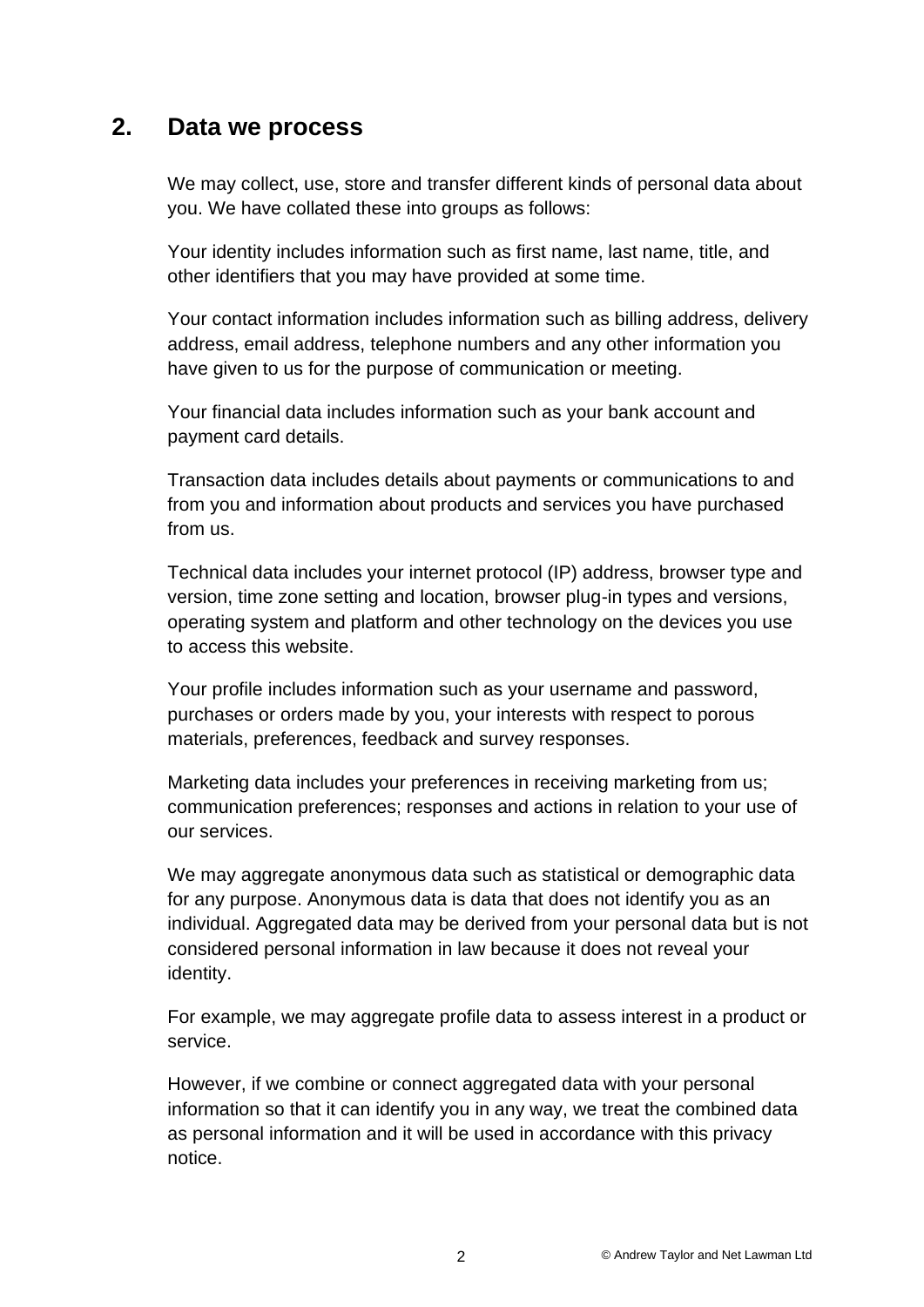# **3. Special personal information**

Special personal information is data about your race or ethnicity, religious or philosophical beliefs, sex life, sexual orientation, political opinions, trade union membership, information about your health and genetic and biometric data.

It also includes information about criminal convictions and offences.

We do not collect any special personal information about you.

# **4. If you do not provide personal information we need**

Where we need to collect personal data by law, or under the terms of a contract we have with you, and you fail to provide that data when requested, we may not be able to perform that contract. In that case, we may have to stop providing a service to you. If so, we will notify you of this at the time.

### **The bases on which we process information about you**

The law requires us to determine under which of six defined bases we process different categories of your personal information, and to notify you of the basis for each category.

If a basis on which we process your personal information is no longer relevant then we shall immediately stop processing your data.

If the basis changes then if required by law we shall notify you of the change and of any new basis under which we have determined that we can continue to process your information.

# **5. Information we process because we have a contractual obligation with you**

When you create an account on our website, buy a product or service from us, or otherwise agree to our terms and conditions, a contract is formed between you and us.

In order to carry out our obligations under that contract we must process the information you give us. Some of this information may be personal information.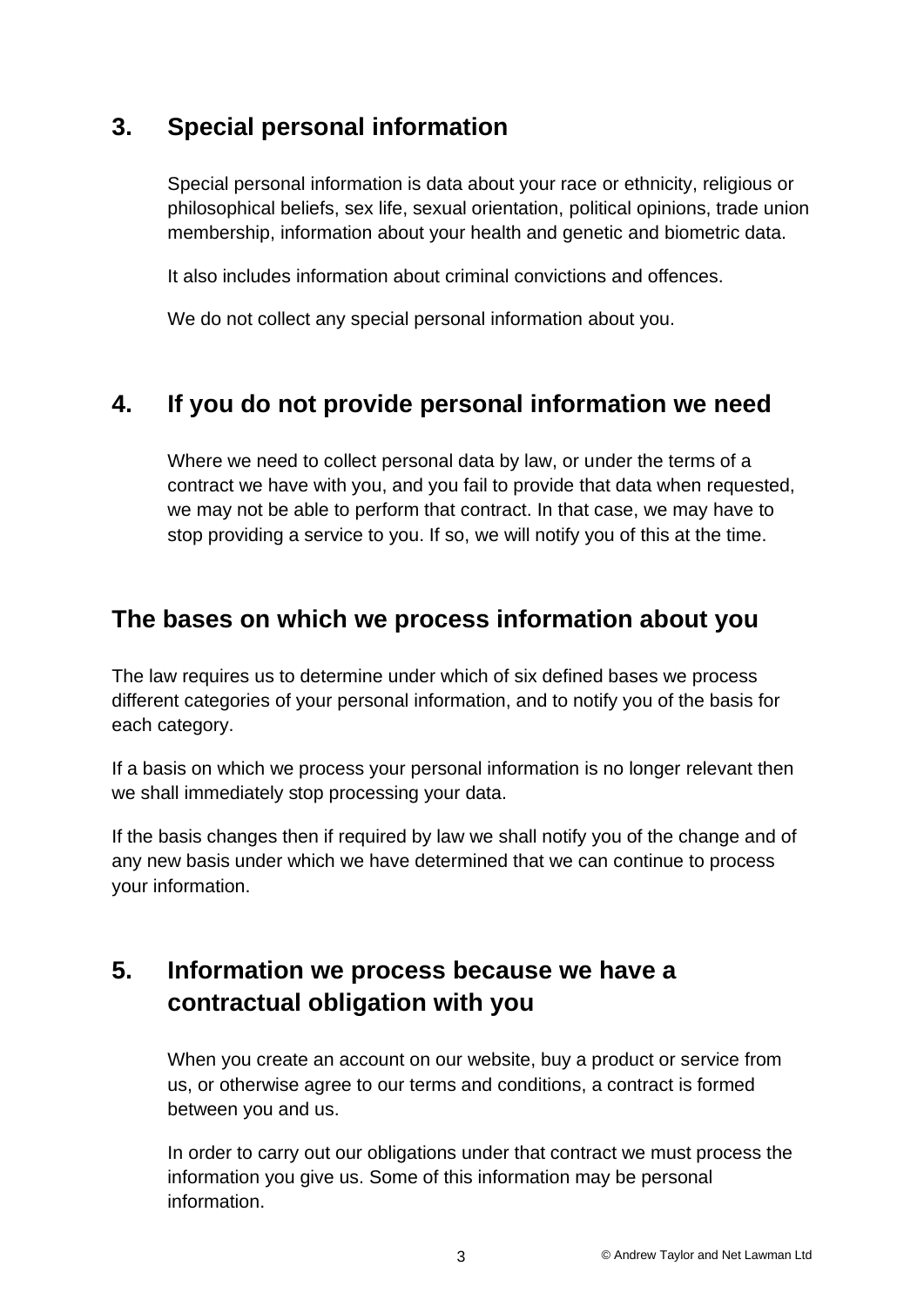We may use it in order to:

- verify your identity for security purposes
- sell products to you
- provide you with our services
- provide you with suggestions and advice on products, services and how to obtain the most from using our website

We process this information on the basis there is a contract between us, or that you have requested we use the information before we enter into a legal contract.

We shall continue to process this information until the contract between us ends or is terminated by either party under the terms of the contract.

### **6. Information we process with your consent**

Through certain actions when otherwise there is no contractual relationship between us, such as when you browse our website or ask us to provide you more information about our business, including job opportunities and our products and services, you provide your consent to us to process information that may be personal information.

Wherever possible, we aim to obtain your explicit consent to process this information.

If you have given us explicit permission to do so, we may from time to time pass your name and contact information to selected associates whom we consider may provide services or products you would find useful.

We continue to process your information on this basis until you withdraw your consent or it can be reasonably assumed that your consent no longer exists.

You may withdraw your consent at any time by instructing us [support@porexpert.com.](mailto:support@porexpert.com) However, if you do so, you may not be able to use our website or our services further.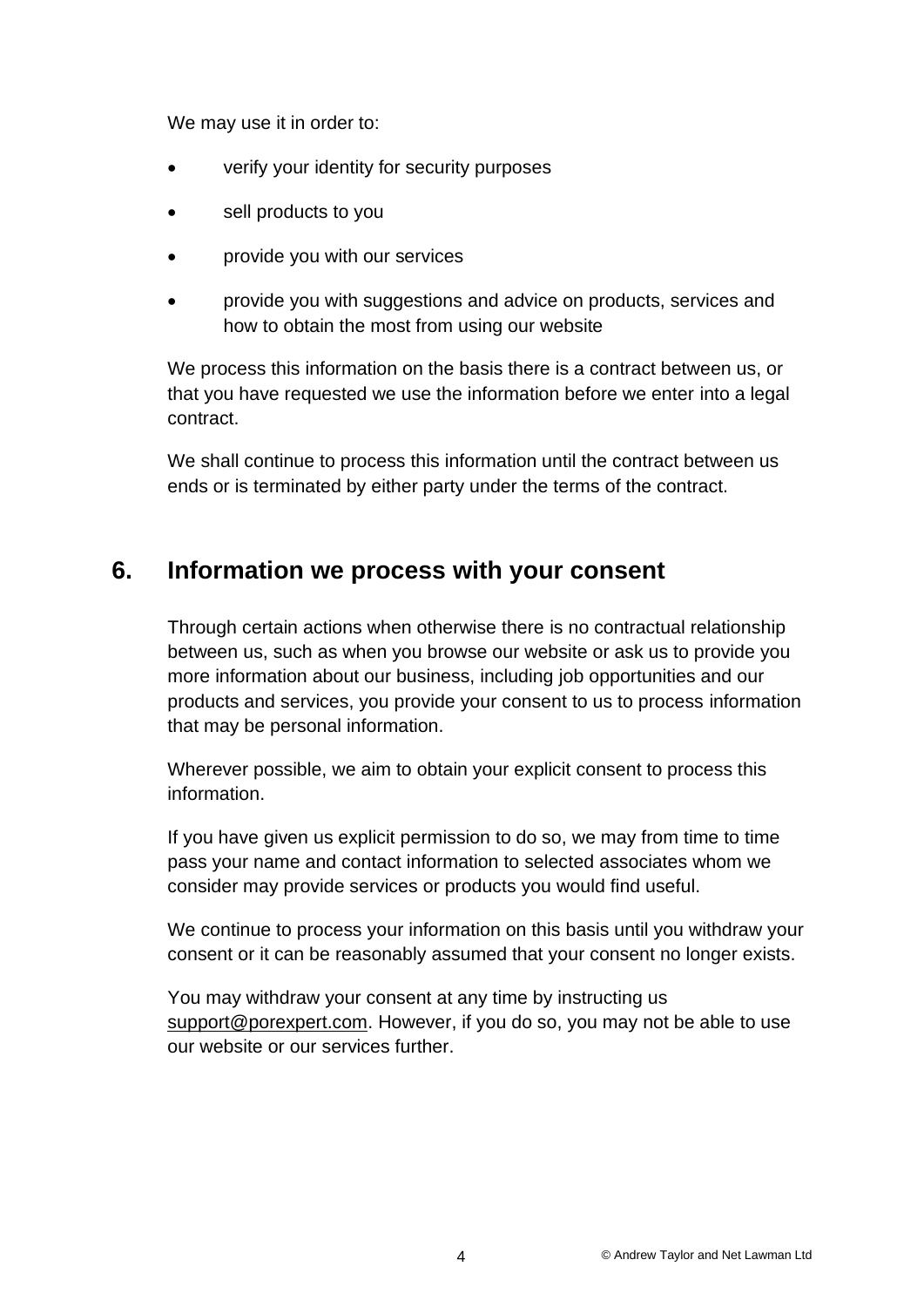# **7. Information we process for the purposes of legitimate interests**

We may process information on the basis there is a legitimate interest, either to you or to us, of doing so.

Where we process your information on this basis, we do after having given careful consideration to:

- whether the same objective could be achieved through other means
- whether processing (or not processing) might cause you harm
- whether you would expect us to process your data, and whether you would, in the round, consider it reasonable to do so

For example, we may process your data on this basis for the purposes of:

- record-keeping for the proper and necessary administration of our business
- responding to unsolicited communication from you to which we believe you would expect a response
- protecting and asserting the legal rights of any party
- insuring against or obtaining professional advice that is required to manage business risk
- protecting your interests where we believe we have a duty to do so

# **8. Information we process because we have a legal obligation**

Sometimes, we must process your information in order to comply with a statutory obligation.

For example, we may be required to give information to legal authorities if they so request or if they have the proper authorisation such as a search warrant or court order

This may include your personal information.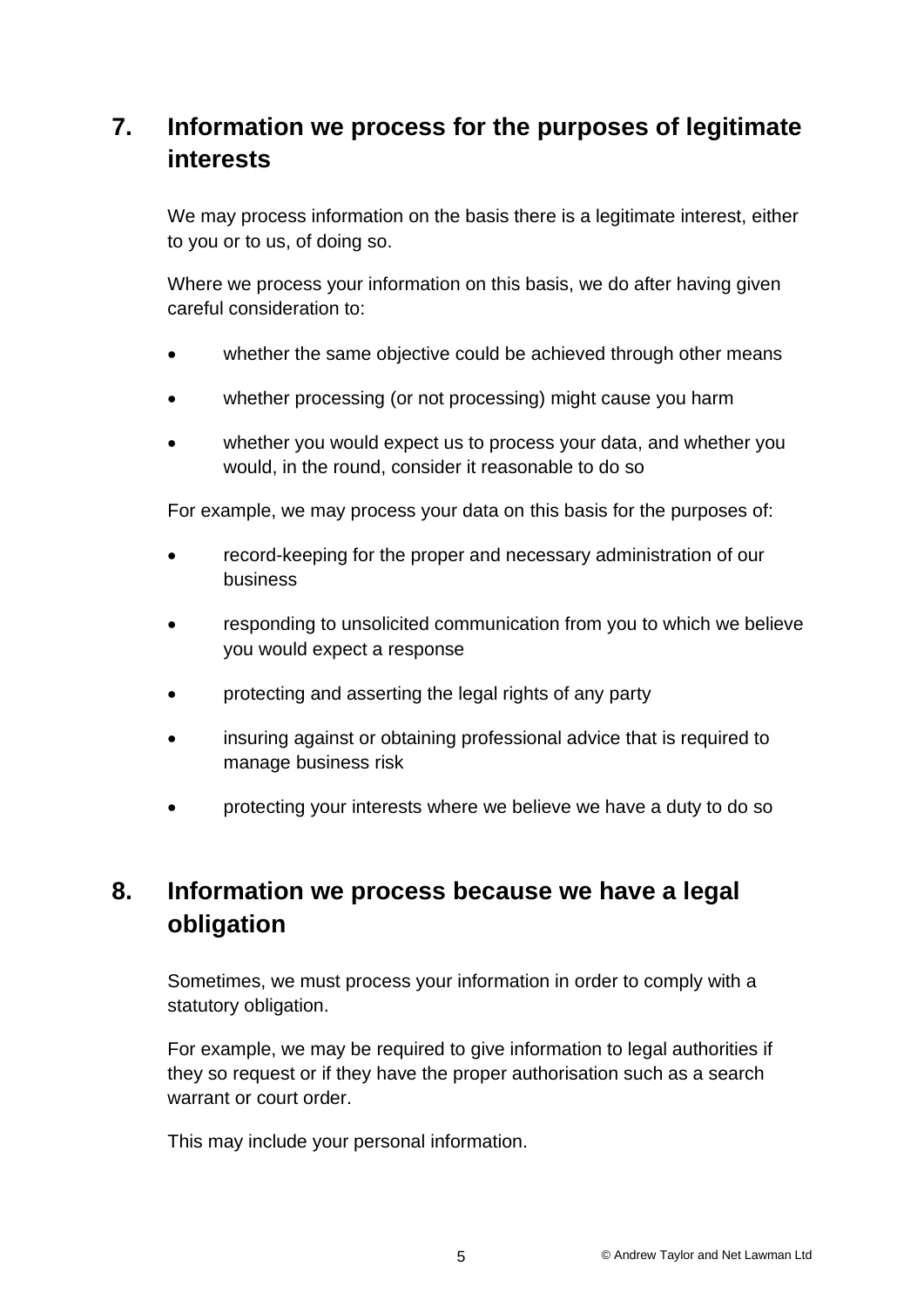# **Specific uses of information you provide to us**

#### **9. Software registration**

When you register to obtain a copy of our software, we will record serial number and IP addresses along with other information you provide. This is to ensure that you are a legitimate user of the software.

### **10. Job application and employment**

If you send us information in connection with a job application, we may keep it for up to three years in case we decide to contact you at a later date.

If we employ you, we collect information about you and your work from time to time throughout the period of your employment. This information will be used only for purposes directly relevant to your employment. After your employment has ended, we will keep your file for six years before destroying or deleting it.

### **11. Communicating with us**

When you contact us, whether by telephone, through our website or by e-mail, we collect the data you have given to us in order to reply with the information you need.

We record your request and our reply in order to increase the efficiency of our business / organisation.

We keep personally identifiable information associated with your message, such as your name and email address so as to be able to track our communications with you to provide a high quality service.

### **12. Complaining**

When we receive a complaint, we record all the information you have given to us.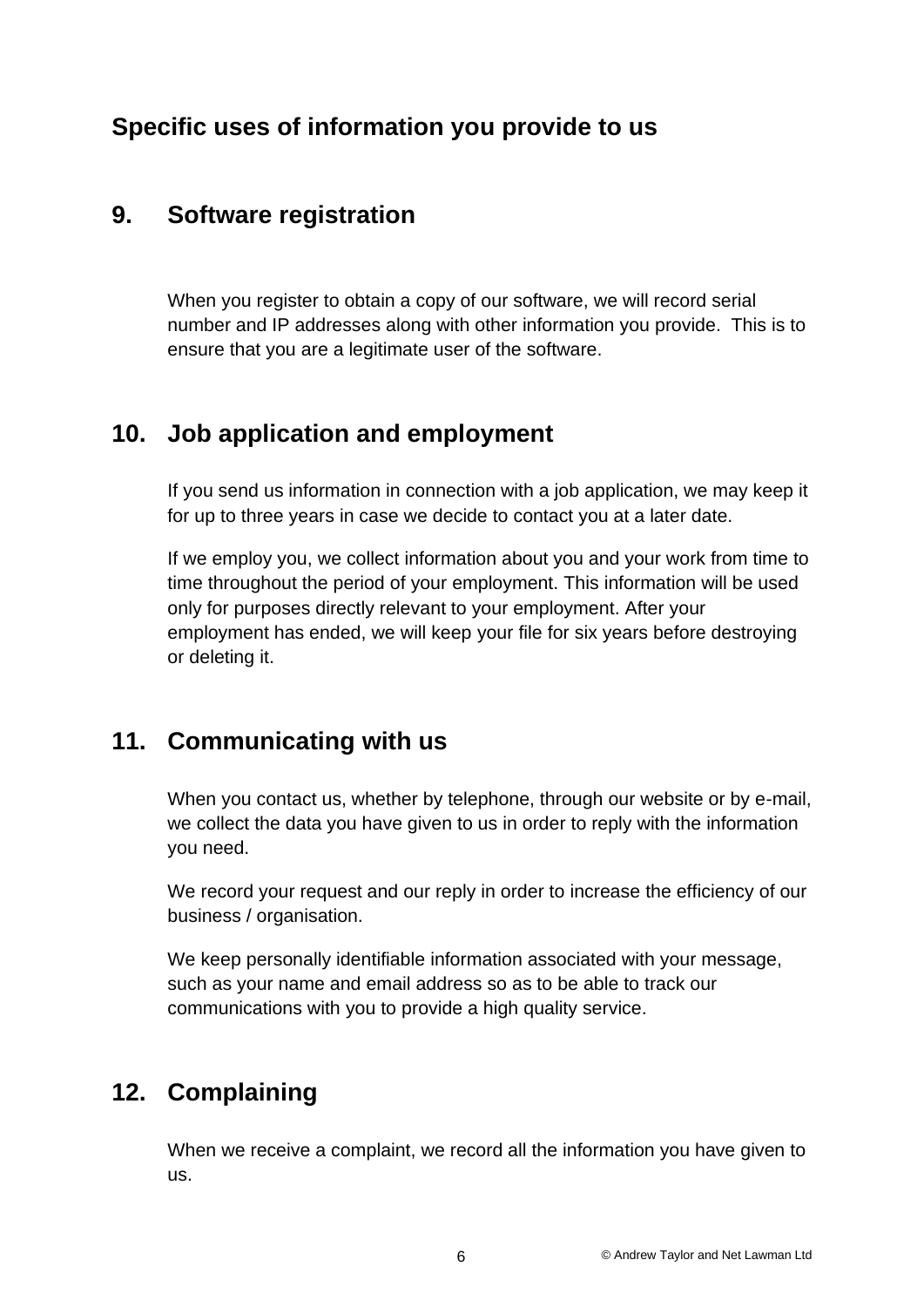We use that information to resolve your complaint.

If your complaint reasonably requires us to contact some other person, we may decide to give to that other person some of the information contained in your complaint. We do this as infrequently as possible, but it is a matter for our sole discretion as to whether we do give information, and if we do, what that information is.

We may also compile statistics showing information obtained from this source to assess the level of service we provide, but not in a way that could identify you or any other person.

# **13. Affiliate and business partner information**

This is information given to us by you in your capacity as an affiliate of us or as a business partner.

It allows us to recognise visitors that you have referred to us, and to credit to you commission due for such referrals. It also includes information that allows us to transfer commission to you.

The information is not used for any other purpose.

We undertake to preserve the confidentiality of the information and of the terms of our relationship.

We expect any affiliate or partner to agree to reciprocate this policy.

# **Use of information we collect through automated systems when you visit our website**

# **14. Cookies**

Cookies are small text files that are placed on your computer's hard drive by your web browser when you visit any website. They allow information gathered on one web page to be stored until it is needed for use on another, allowing a website to provide you with a personalised experience and the website owner with statistics about how you use the website so that it can be improved.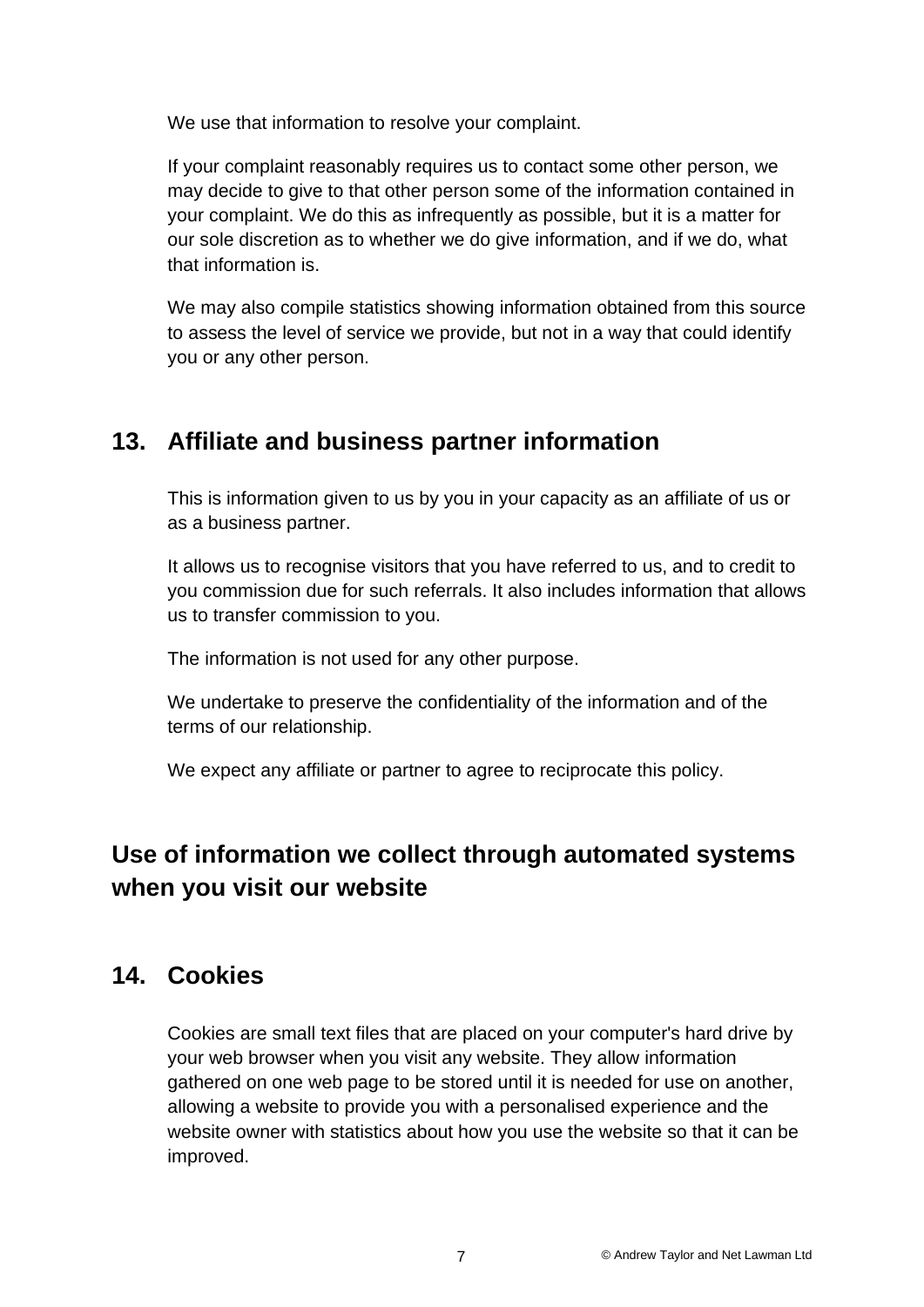Some cookies may last for a defined period of time, such as one day or until you close your browser. Others last indefinitely.

Your web browser should allow you to delete any you choose. It also should allow you to prevent or limit their use.

Our website uses cookies. They are placed by software that operates on our servers, and by software operated by third parties whose services we use – specifically Googel Analytics and YouTube.

We use cookies in the following ways:

- to track how you use our website
- to record whether you have seen specific messages we display on our website

### **15. Personal identifiers from your browsing activity**

Requests by your web browser to our servers for web pages and other content on our website are recorded.

We record information such as your geographical location, your Internet service provider and your IP address. We also record information about the software you are using to browse our website, such as the type of computer or device and the screen resolution.

We use this information in aggregate to assess the popularity of the webpages on our website and how we perform in providing content to you.

If combined with other information we know about you from previous visits, the data possibly could be used to identify you personally, even if you are not signed in to our website.

# **Disclosure and sharing of your information**

# **16. Information we obtain from third parties**

Although we do not disclose your personal information to any third party (except as set out in this notice), we sometimes receive data that is indirectly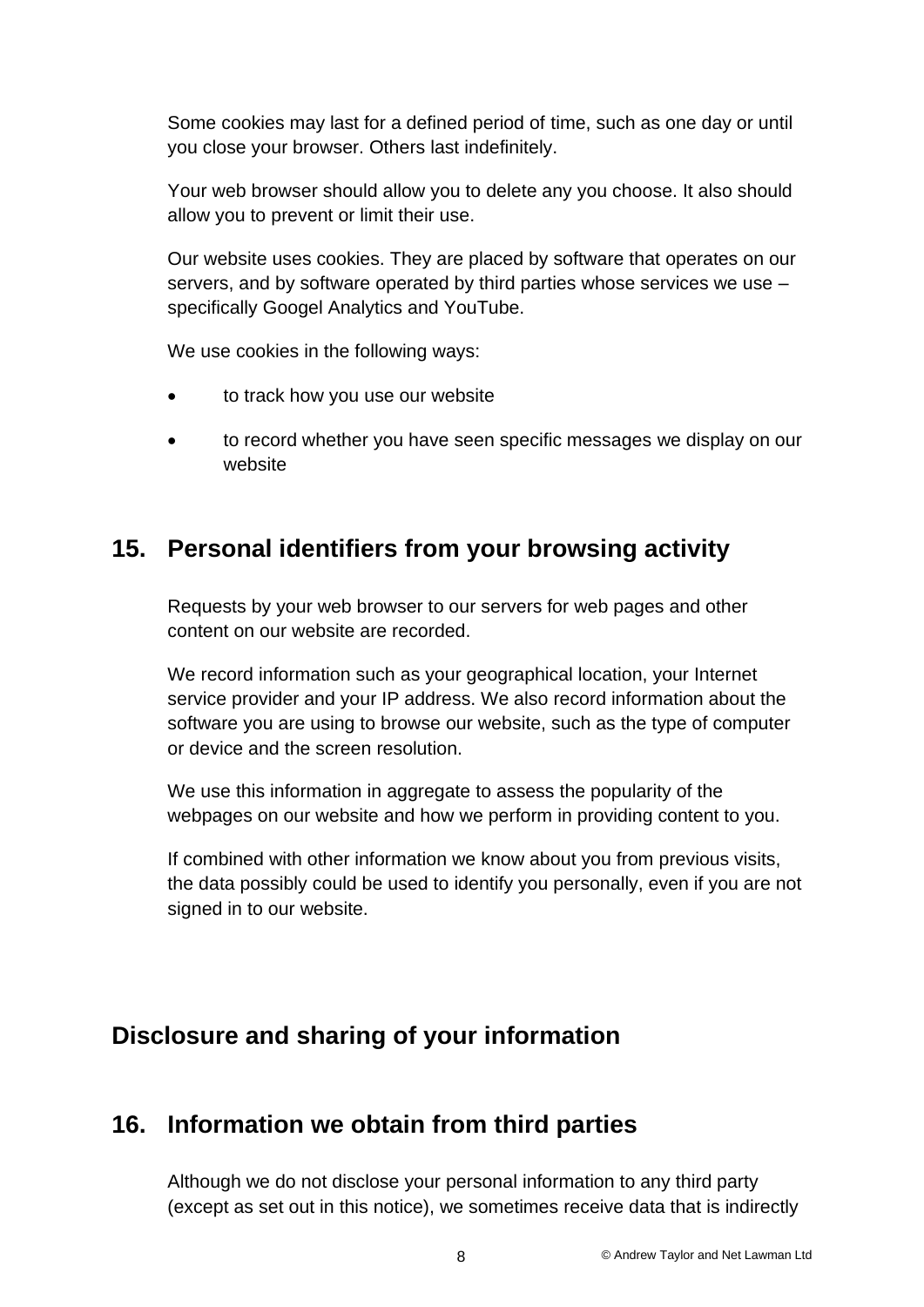made up from your personal information from third parties whose services we use.

No such information is personally identifiable to you.

### **17. Credit reference**

To assist in combating fraud, we share information with credit reference agencies, so far as it relates to clients or customers who instruct their credit card issuer to cancel payment to us without having first provided an acceptable reason to us and given us the opportunity to refund their money.

#### **18. Data may be processed outside the European Union**

Our website is hosted in the UK.

We do not use outsourced services in countries outside the European Union.

### **Control over your own information**

### **19. Your duty to inform us of changes**

It is important that the personal data we hold about you is accurate and current. Please keep us informed if your personal data changes.

#### **20. Access to your personal information**

At any time you may review or update personally identifiable information that we hold about you, by requesting such information from us.

### **21. Removal of your information**

If you wish us to remove personally identifiable information from our website, you should contact us to make your request.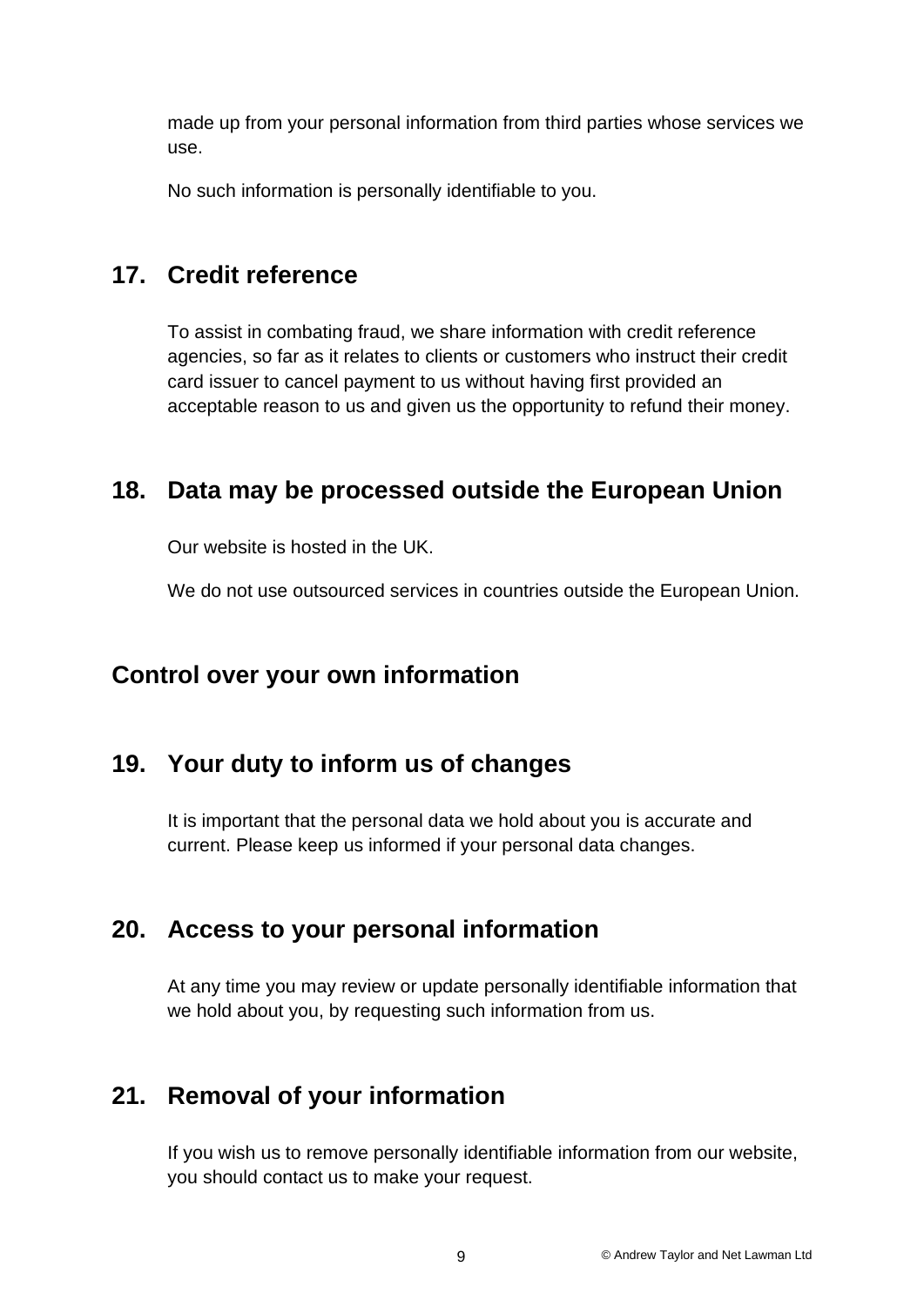This may limit the service we can provide to you.

#### **22. Verification of your information**

When we receive any request to access, edit or delete personal identifiable information we shall first take reasonable steps to verify your identity before granting you access or otherwise taking any action. This is important to safeguard your information.

#### **Other matters**

#### **23. Use of site by children**

We do not sell products or provide services for purchase by children, nor do we market to children.

#### **24. Encryption of data sent between us**

We use Transport Layer Security (TLS) (previously Secure Sockets Layer (SSL)) certificates to verify our identity to your browser and to encrypt any data you give us while in transit.

Whenever information is transferred between us, you can check that it is done so using SSL by looking for a closed padlock symbol or other trust mark in your browser's URL bar or toolbar.

We will not generally be encrypting the stored information but will make every reasonable provision to secure it.

#### **25. How you can complain**

If you are not happy with our privacy policy or if you have any complaint then you should tell us.

If a dispute is not settled then we hope you will agree to attempt to resolve it by engaging in good faith with us in a process of mediation or arbitration.